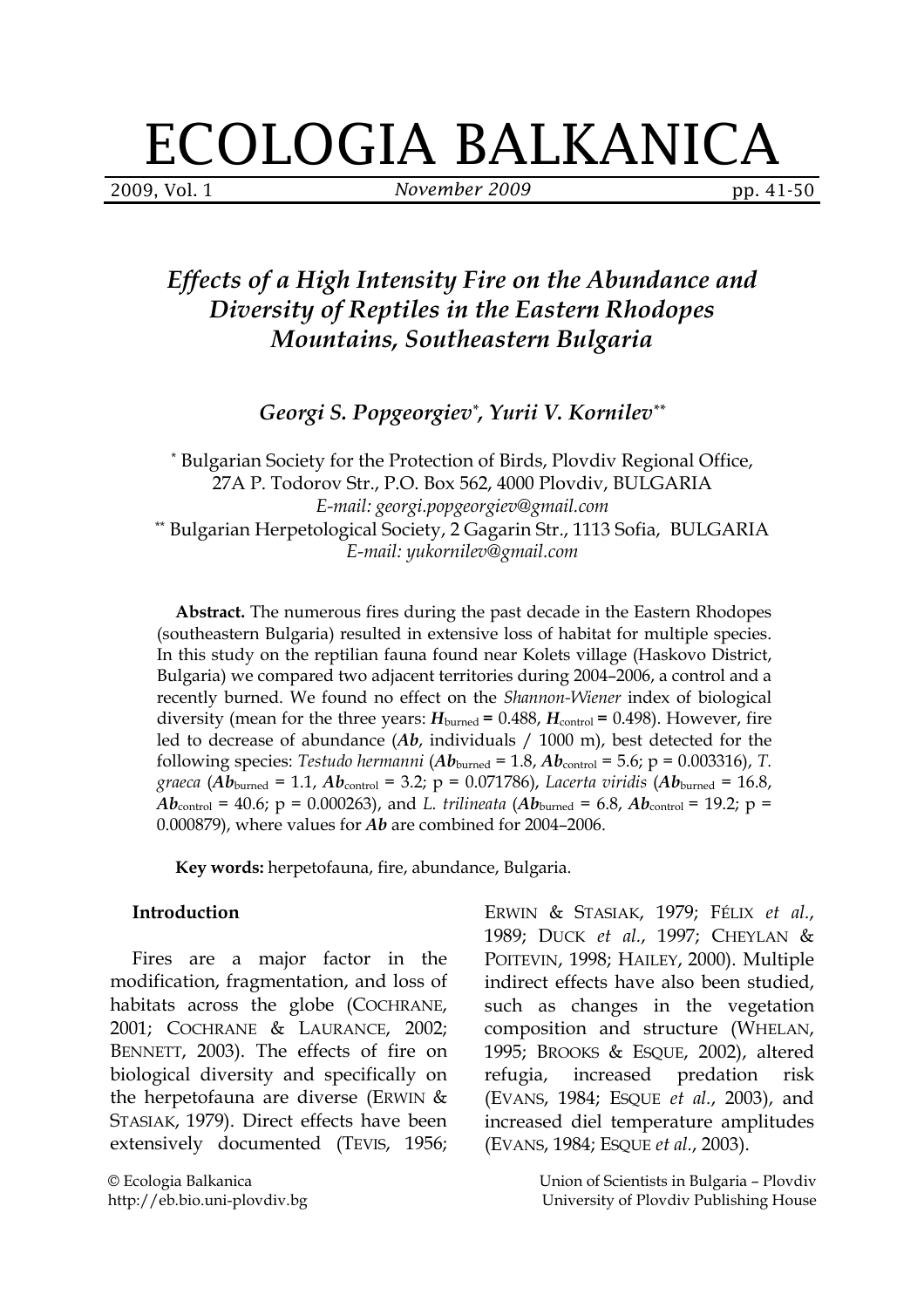While the indirect effects of fire are detrimental to some species, fire is beneficial to others and is necessary for maintaining suitable habitat for them (MUSHINSKY, 1985; PIANKA, 1996; PINTO et al., 2006; ROZNIK & JOHNSON, 2009). In Australia and the United States, prescribed fires are used extensively to manage fire-dependent ecosystems. Such small, low-intensity fires are effective in partial removal of accumulated dead biomass, thus preventing devastating high-intensity natural fires (ANDERSEN et al., 2005) and maintaining natural communities.

 However, the effects of fires on the herpetofauna in Europe are understudied. For reptiles, the different taxa have also received unequal attention. For chelonians data are available for Testudo hermanni Gmelin, 1798 (STUBBS et al., 1981; CHEYLAN, 1984; STUBBS et al., 1985; FÉLIX et al., 1989; HAILEY, 2000; POPGEORGIEV, 2008), T. graeca Linnaeus, 1758 (POPGEORGIEV, 2008), and Emys orbicularis Linnaeus, 1758 (CHEYLAN & POITEVIN, 1998). Few studies focus on species belonging to suborder Sauria, although studies have addressed Lacerta viridis (Laurenti, 1768) (ELBING, 2000; POPGEORGIEV & MOLLOV, 2005), L. trilineata Bedriaga, 1886 (POPGEORGIEV & MOLLOV, 2005), L. agilis Linnaeus, 1758 (NCC – report 1983), Zootoca vivipara (Jacquin, 1787) (SIMMS, 1969), Podarcis siculus (Rafinesque-Schmaltz, 1810) (PINTO et al., 2006), P. muralis (Laurenti, 1768) (PINTO et al. 2006; RUGIERO & LUISELLI, 2006), L. bilineata Daudin, 1802 and Chalcides chalcides (Linnaeus, 1758) (RUGIERO & LUISELLI, 2006). However, virtually nothing is known about the impacts of fire on species of suborder Serpentes. Our study expands on the limited understanding of fires on reptiles (order Chelonii, suborder Sauria, and suborder Serpentes), and to our knowledge, this is the first peerreviewed publication that investigates the effects of fire on representatives of Serpentes in Europe.

## Materials and methods

 The study site was located in Haskovo district and was part of the Haskovo and Mechkovo ridges (Fig. 1), situated in the northwest of the Eastern Rodopes Mountains of Bulgaria (YORDANOVA, 2004). The vegetation composition consisted of formations of Quercus cerris, Q. frainetto, Carpinus orientalis, Paliurus spina-christi, Cornus mas, as well as 30–50 cm tall grasses.

 The fire near Kolets village (N41°51.930, E25°20.995; WGS 84 GCS) started on 31 August and burned until 3 September, 2003. The total burn area was 352.1 ha (data from Regional Forestry Board, Kurdzhali), although the fire was of high intensity in the core and of low intensity in the periphery. Detailed information about the study site is presented in POPGEORGIEV (2008).

 We present data collected during yearly visits in the spring (April–May) and summer (August–September) from 2004–2006. We chose six transects that allow sampling of different parts of the burned area (average length = 2500 m), and six transects in two adjacent control areas (average length = 2000 m); transects were 10 m wide (Fig.1).

 Species were identified based on ARNOLD & OVENDEN (2002), and scientific names are given according to SPEYBROECK & CROCHET (2007). For each observed reptile we recorded species, date, time, and GPS location of the observation using a Garmin "eTrex Summit" GPS receiver (accuracy±5 m),.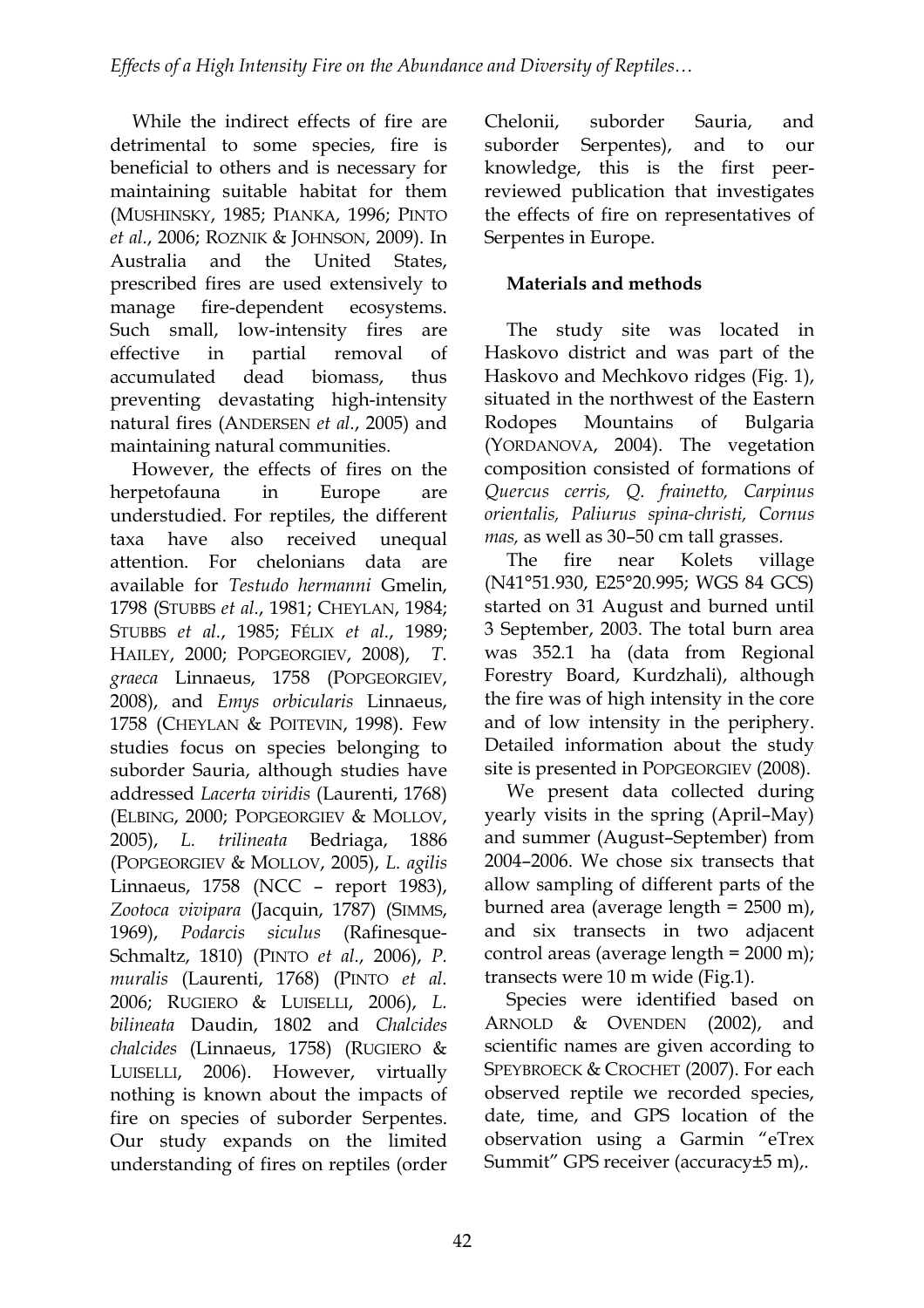

Fig. 1. Indicative map of the study site.

sex (if possible), vegetation composition nearby and elevation above sea level

 We described species diversity with the Shannon-Wiener index (H) using the program BioDiversity Pro (ver. 2; MCALEECE et al., 1997). To compare the numbers of detected reptiles, we used the abundance index  $(Ab)$ . Abundance is defined as the total number of individuals of a given species detected in a territory (TURPIE, 1995). Because of the differences in the lengths of transects, we used the number of individuals per 1000 m, and computed Ab using the formula:

$$
Ab = \frac{n}{L} \times 1000,
$$

where  $Ab$  – abundance (number of individuals per 1000 m);  $\mathbf{n}$  – number of observed individuals; L – length of transect in meters. For statistical computations we used program Statistica ver. 7 for Windows (STATSOFT, 2004). We compared data using the parametric t-test for independent variables. Data were analyzed for normalcy of distribution using Shapiro-Wilk test (SHAPIRO et al., 1968), and then normalized using the  $log(x + 1)$ function. We considered results to be significant at  $p < 0.05$  [ $\alpha = 5\%$ ]. Species with less than 15 observations of individuals were not tested for significance.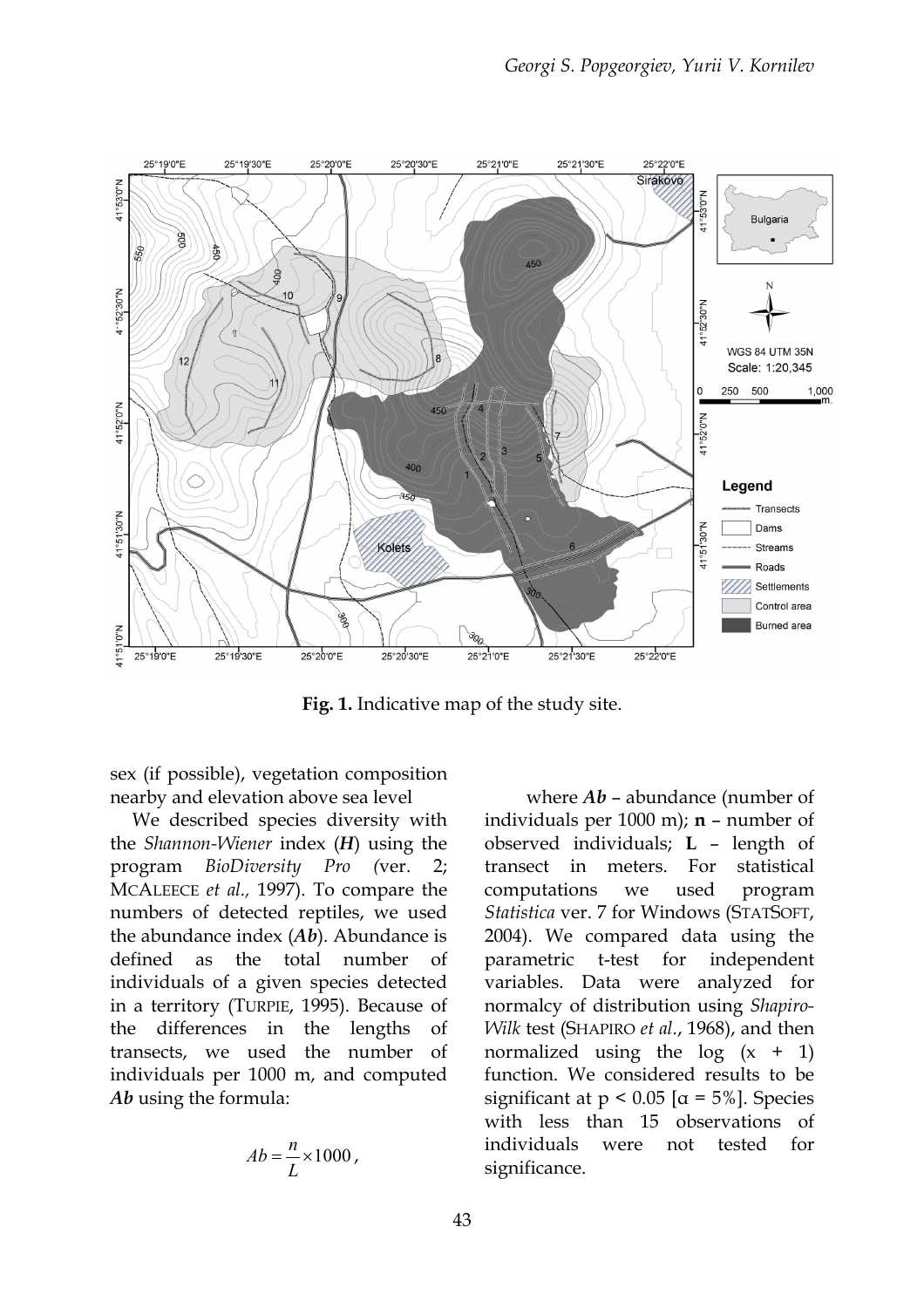#### Results

 Species diversity. In the burned and control areas we detected 12 species of reptiles belonging to ten genera from six families (Testudinidae, Emydidae, Lacertidae, Anguidae, Colubridae, and Viperidae). A comparison of species diversity using the Shannon-Wiener index did not show a significant difference between burned and control area (average for the three years  $H_{\text{burned}}$  $= 0.488$ ,  $H_{control} = 0.498$ ; Table 1).

**Table 1.** Shannon-Wiener indexes in the burned ( $H_{burned}$ ) and control ( $H_{control}$ ) territory for the total duration of the study (2004–2006).

|                      | Transects – Burned (Control) | Combined area                                |  |       |
|----------------------|------------------------------|----------------------------------------------|--|-------|
| Index                |                              | $1(7)$ $2(8)$ $3(9)$ $4(10)$ $5(11)$ $6(12)$ |  |       |
| $H_{\text{burned}}$  |                              | 0.524 0.464 0.536 0.346 0.579 0.301          |  | 0.488 |
| $H_{\text{control}}$ |                              | 0.548 0.488 0.399 0.462 0.496 0.516          |  | 0.498 |

 Species abundance. Combining the mean values of abundance by order and suborder, abundance was significantly higher in the control areas for order Chelonii ( $Ab<sub>burned</sub> = 3.06$ ,  $Ab<sub>control</sub> = 8.94$ ; t  $= 3.29$ ,  $p = 0.006$ ) and suborder Sauria  $(Ab_{\text{burned}} = 23.71, Ab_{\text{control}} = 59.89; t = 5.86,$  $p = 0.0002$ ). However, no significant statistical differences were detected for suborder Serpentes  $(Ab_{\text{burned}} = 0.44)$  $Ab_{\text{control}} = 1.18$ ; **t** = 1.90, **p** = 0.087). For the common species, abundance was higher in the control area than the burned area in all years (T. hermanni:  $t =$ 2.81,  $p = 0.0018$ ; T. graeca:  $t = 1.92$ ,  $p =$ 0.0834; L. viridis:  $t = 5.50$ ,  $p = 0.0003$ ; L. trilineata:  $t = 4.67$ ,  $p = 0.0009$ ; Table 2). Six less common species (Podarcis tauricus (Pallas, 1814), Pseudopus apodus (Pallas, 1775), Dolichophis caspius (Gmelin, 1789), Elaphe sauromates (Pallas, 1814), Natrix natrix (Linnaeus, 1758), and Zamenis longissimus (Laurenti, 1768)) were also more abundant in the control area, but this could not be tested due to small sample sizes (Table 2). Higher mean abundance in the burned area was detected only for Vipera ammodytes (Linnaeus, 1758) ( $Ab<sub>burned</sub> = 0.15$ ,  $Ab<sub>control</sub>$ 

= 0.12), but also was not analyzed statistically for significance.

#### **Discussion**

 Fire did not have a significant effect on the species diversity of reptiles in the burned and control areas in the Eastern Rhodopes Mountains. One reasons for this is that even a high intensity fire does not kill all individuals, especially at the periphery. Reptiles are capable of surviving fires, depending on the structure of the habitat, the season and time of day, fire intensity and duration (KAHN, 1960; VOGL, 1973; ERWIN & STASIAK, 1979). Another explanation for equal species diversity is that animals in unburned areas were able to move into burned areas and recolonize them. However, in fires that extend over larger area individuals might have difficulties in reaching and repopulating the core. We detected movements (using capturemark-recapture) of individuals of T. graeca and T. hermanni from the burned area to the control and back, but only in the periphery of the burned area (POPGEORGIEV, 2008). This is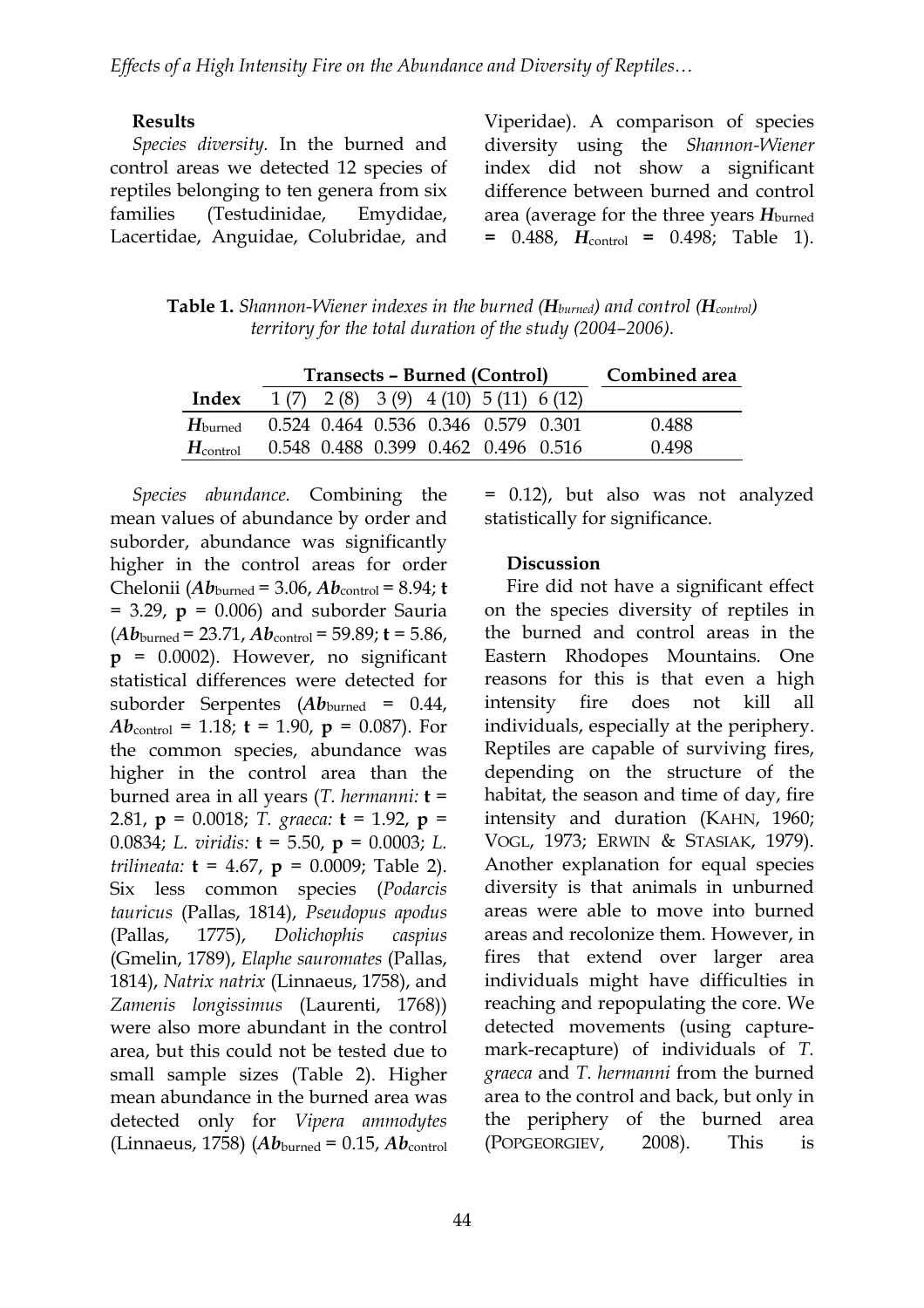Table 2. Mean values and differences in the abundance of reptiles in burned and control areas, and results from statistical analysis comparing the two areas. Mean – mean value; SD – standard deviation;  $\mathbf{n}$  – number of observed individuals;  $\mathbf{t}$  – test statistic. Note that species with < 15 observations of individuals were not tested for statistical significance between sites.

|             |                                         | <b>Burned</b>    |                                    |                  | Control                            | <b>Difference</b> |             |
|-------------|-----------------------------------------|------------------|------------------------------------|------------------|------------------------------------|-------------------|-------------|
|             | <b>Species</b>                          |                  | $n$ Mean $\pm$ SD                  | $\mathbf n$      | Mean ± SD                          | $\mathbf t$       | ${\bf P}$   |
| <b>2004</b> | Testudo graeca                          | 15               | $1.14 \pm 1.28$                    | 25               | $3.24 \pm 4.21$                    |                   | 1.38 0.1977 |
|             | Testudo hermanni                        | 16               | $1.36 \pm 1.16$                    | 41               | $4.18 \pm 2.78$                    | 2.61              | 0.0261      |
|             | Lacerta viridis                         | 139              | $10.92 \pm 4.23$                   | 357              | $33.42 \pm 9.38$                   |                   | 5.74 0.0002 |
|             | Lacerta trilineata                      | 74               | $5.69 \pm 2.52$                    | 192              | $23.41 \pm 20.10$                  |                   | 3.41 0.0066 |
|             | Podarcis tauricus                       | $\boldsymbol{0}$ |                                    | 3                | $0.33 \pm 0.38$                    |                   |             |
|             | Dolichophis caspius                     | $\mathbf{1}$     | $0.11 \pm 0.27$                    | $\overline{2}$   | $0.29 \pm 0.53$                    |                   |             |
|             | Elaphe sauromates                       | $\mathbf{1}$     | $0.05 \pm 0.12$                    | $\boldsymbol{0}$ |                                    |                   |             |
|             | Natrix natrix                           | $\mathbf{0}$     |                                    | $\overline{2}$   | $0.08 \pm 0.19$                    |                   |             |
|             | Vipera ammodytes                        | $\boldsymbol{0}$ |                                    | $\mathbf{1}$     | $0.06 \pm 0.16$                    |                   |             |
|             | Testudo graeca                          | 15               | $1.03 \pm 0.64$                    | 32               | $3.24 \pm 2.67$                    |                   | 1.52 0.1590 |
|             | Testudo hermanni                        | 34               | $2.30 \pm 1.88$                    | 87               | $7.65 \pm 2.86$                    | 4.05              | 0.0023      |
|             | Emys orbicularis                        | $\mathbf{1}$     | $0.14 \pm 0.22$                    | $\overline{2}$   | $0.26 \pm 0.63$                    |                   |             |
|             | Lacerta viridis                         | 213              | $14.98 \pm 5.09$                   | 420              | $37.48 \pm 6.21$                   | 5.77              | 0.0002      |
|             | Lacerta trilineata                      | 82               | $6.05 \pm 1.76$                    | 181              | $17.17 \pm 6.83$                   | 4.80              | 0.0007      |
| 2005        | Podarcis tauricus                       | $\boldsymbol{0}$ |                                    | 6                | $0.61 \pm 0.99$                    |                   |             |
|             | Pseudopus apodus                        | $\mathbf{1}$     | $0.15 \pm 0.36$                    | $\overline{2}$   | $0.10 \pm 0.25$                    |                   |             |
|             | Dolichophis caspius                     | 4                | $0.23 \pm 0.36$                    | 8                | $0.79 \pm 0.68$                    |                   |             |
|             | Natrix natrix                           | $\mathbf{1}$     | $0.06 \pm 0.14$                    | 3                | $0.22 \pm 0.25$                    |                   |             |
|             | Vipera ammodytes                        | 6                | $0.35\pm0.67$                      | $\overline{4}$   | $0.26 \pm 0.41$                    |                   |             |
|             | Testudo graeca                          | 18               | $1.18 \pm 1.07$                    | 41               | $3.04 \pm 1.35$                    | 2.60              | 0.0263      |
|             | Testudo hermanni                        | 27               | $1.84 \pm 2.02$                    | 59               | $5.05 \pm 2.67$                    | 2.81              | 0.0186      |
|             | Emys orbicularis                        | 6                | $0.20 \pm 0.31$                    | 10               | $0.70 \pm 1.28$                    |                   |             |
|             | Lacerta viridis                         | 425              | $24.47 \pm 7.49$                   | 696              | $50.80 \pm 17.72$                  | 3.62              | 0.0047      |
|             | Lacerta trilineata                      | 130              | $8.54 \pm 3.07$                    | 219              | $16.95 \pm 6.37$                   |                   | 3.33 0.0076 |
| 2006        | Podarcis tauricus                       | 6                | $0.30 \pm 0.55$                    | 9                | $0.62 \pm 0.80$                    | -                 |             |
|             | Pseudopus apodus                        | 5                | $0.27 \pm 0.56$                    | 6                | $0.34 \pm 0.63$                    |                   |             |
|             | Dolichophis caspius                     | $\overline{7}$   | $0.35 \pm 0.40$                    | 6                | $0.53 \pm 0.81$                    |                   |             |
|             | Elaphe sauromates                       | $\boldsymbol{0}$ | $0.12 \pm 0.29$                    | 5                | $0.38 \pm 0.62$                    |                   |             |
|             | Natrix natrix                           | $\mathbf{1}$     | $0.04 \pm 0.10$                    | $\overline{2}$   | $0.24 \pm 0.37$                    |                   |             |
|             | Zamenis longissimus                     | 1                | $0.01 \pm 0.03$                    | 1                | $0.08 \pm 0.12$                    |                   |             |
|             | Vipera ammodytes                        | 2                | $0.10 \pm 0.16$                    | $\mathbf{1}$     | $0.05 \pm 0.11$                    |                   |             |
| 2004-2006   | Testudo graeca                          | 48               | $1.11 \pm 0.97$                    | 98               | $3.17 \pm 2.38$                    |                   | 1.92 0.0834 |
|             | Testudo hermanni                        | 77               | $1.83 \pm 1.25$                    | 187              | $5.63 \pm 2.54$                    |                   | 4.21 0.0018 |
|             | Emys orbicularis                        | 7                | $0.11 \pm 0.17$                    | 12               | $0.14 \pm 0.23$                    |                   |             |
|             | Lacerta viridis                         | 777              | $16.79 \pm 5.32$                   | 1473             | $40.57 \pm 9.87$                   |                   | 5.50 0.0003 |
|             | Lacerta trilineata                      | 286              | $6.76 \pm 1.80$                    | 592              | $19.18 \pm 10.01$                  | 4.67              | 0.0009      |
|             | Podarcis tauricus                       | 6<br>6           | $0.10 \pm 0.18$<br>$0.14 \pm 0.20$ | 18<br>8          | $0.52 \pm 0.69$<br>$0.44 \pm 0.61$ |                   |             |
|             | Pseudopus apodus<br>Dolichophis caspius | 12               | $0.23 \pm 0.22$                    | 16               | $0.54 \pm 0.63$                    |                   |             |
|             | Elaphe sauromates                       | $\mathbf{1}$     | $0.06 \pm 0.10$                    | 5                | $0.13 \pm 0.21$                    |                   |             |
|             | Natrix natrix                           | 2                | $0.03 \pm 0.05$                    | 7                | $0.18 \pm 0.17$                    |                   |             |
|             | Zamenis longissimus                     | $\mathbf{1}$     | $0.01 \pm 0.03$                    | $\mathbf{1}$     | $0.08 \pm 0.12$                    |                   |             |
|             | Vipera ammodytes                        | 8                | $0.15 \pm 0.21$                    | 6                | $0.12 \pm 0.15$                    |                   |             |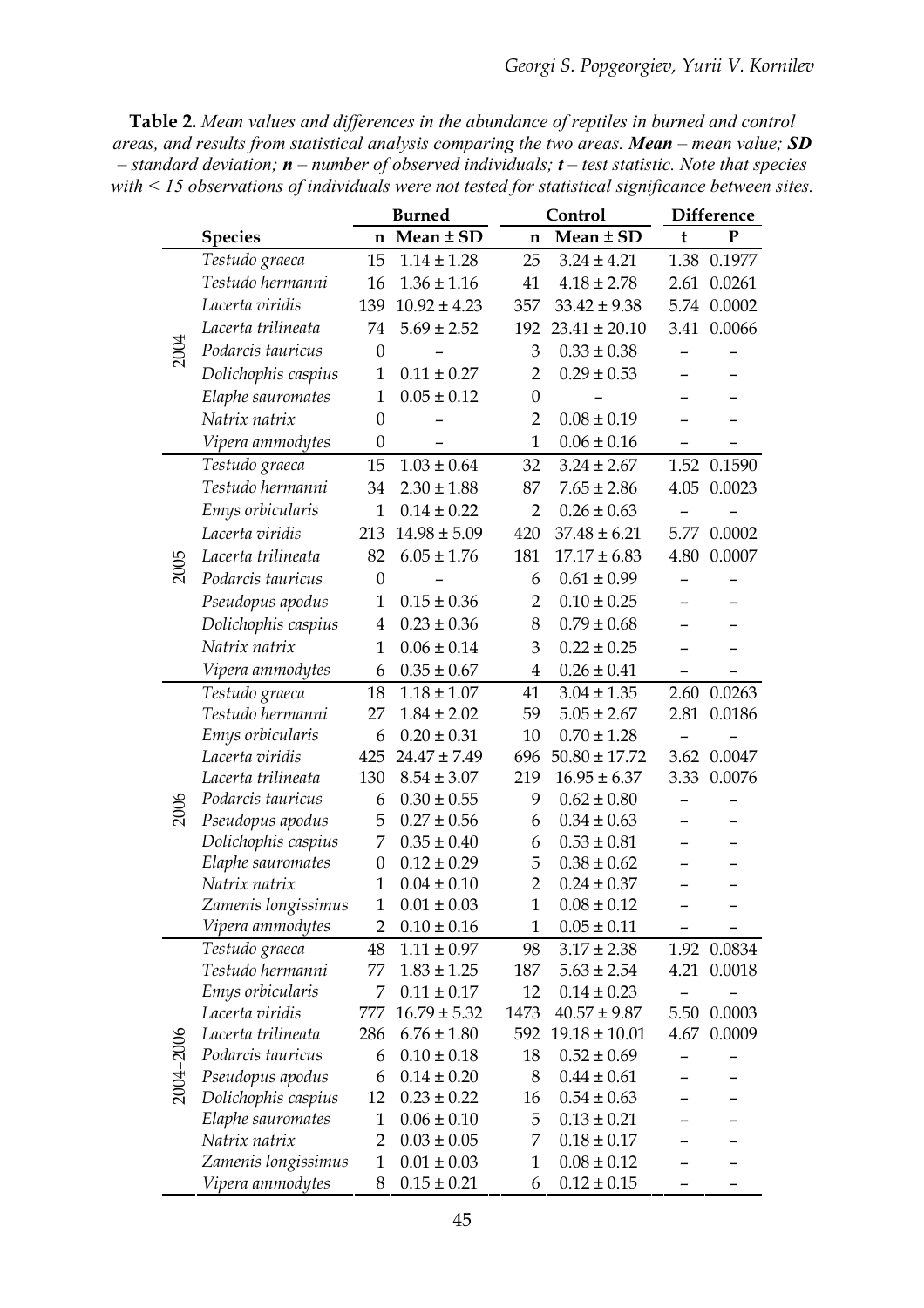corroborated by the higher values for the Shannon-Wiener index that we obtained for transect №5, situated at the periphery of the fire (Fig. 1, Table 1).

 The effects of the fire on the herpetofauna depend on several factors such as type and quantity of accumulated flammable biomass (WHELAN, 1995; ANDERSEN et al., 2005), area of the fire, presence of roads and diversity of the relief and landscape (WHELAN, 1995; RUPP et al., 2000). The time of year of the burning also has a significant effect on the biological diversity and the severity of the disaster (RIBA & TERRIDAS, 1987; WHELAN, 1995; ANDERSEN et al., 2005). Studies demonstrate that some reptiles are capable of surviving fires, depending on the structure of the habitat, the season and time of day, fire intensity and duration (KAHN, 1960; VOGL, 1973; ERWIN & STASIAK, 1979).

 In a study on lizard responses to experimental fires in Kakadu National Park, Australia, TRAINOR & WOINARSKI (1994) obtained similar results to our study:  $H_{\text{control}} = 0.6$ ,  $H_{\text{early fire}} = 0.7$  and  $H<sub>late fire</sub> = 0.6$ . The authors suspect that differences are the result of differences in the habitats rather than the direct effect of fire.

 Our results suggest that fire has negative impact on the abundance of most reptiles that occur at our sites. Species from orders Chelonii and suborder Sauria were affected the most, while species of suborder Serpentes were the least impacted.

 Some species suffer higher levels of mortality due to fire because of certain aspects of their biology (ERWIN  $&$ STASIAK, 1979). For example, species with limited mobility, such as T. hermanni and T. graeca were significantly less abundant in burned areas than in

control areas. The detected mortality for the same territory was 64.3% for T. hermanni and 18.4% for T. graeca (POPGEORGIEV, 2008). Several other studies report similar results for mortality of T. hermanni due to fire: 40% for a population next to the Alyki lake in northern Greece (STUBBS et al., 1985; HAILEY, 2000), 85% for a population in southern France (CHEYLAN, 1984), and 30% for a population in the Albéres Massif, Spain (FÉLIX et al., 1989).

 Abundance of species of suborder Sauria was also lower in burned areas, especially for the common species – L. viridis and L. trilineata (Table 2). Similar data were obtained by ELBING (2000) in a study on effects of fire on L. viridis in Brandenburg, Germany, where density in the control was eight times that of the burned area  $(D_{\text{control}} = 20.0, D_{\text{burn}} =$ 2.5). Elbing concluded that fire had a devastating effect on the studied population.

 After a fire, PINTO et al. (2006) detected large increase in the numbers of P. siculus that moved into the burned area and a decreased numbers of P. muralis; a rapid decrease in the number of P. siculus followed with the regrowth of vegetation. Similar data on sympatric distribution of species is presented in RUGIERO & LUISELLI (2006) who determined no significant differences in the abundances between burned and control areas for L. bilineata, small differences for P. muralis, and large differences for C. chalcides.

 The differences in the degree of survival for different species also depend on their dependency and preference to a habitat. Species like L. viridis and L. trilineata often utilize bases of shrubs (e.g., P. spina-christi, in this study) or coarse woody debris in forested habitats for refugia. During a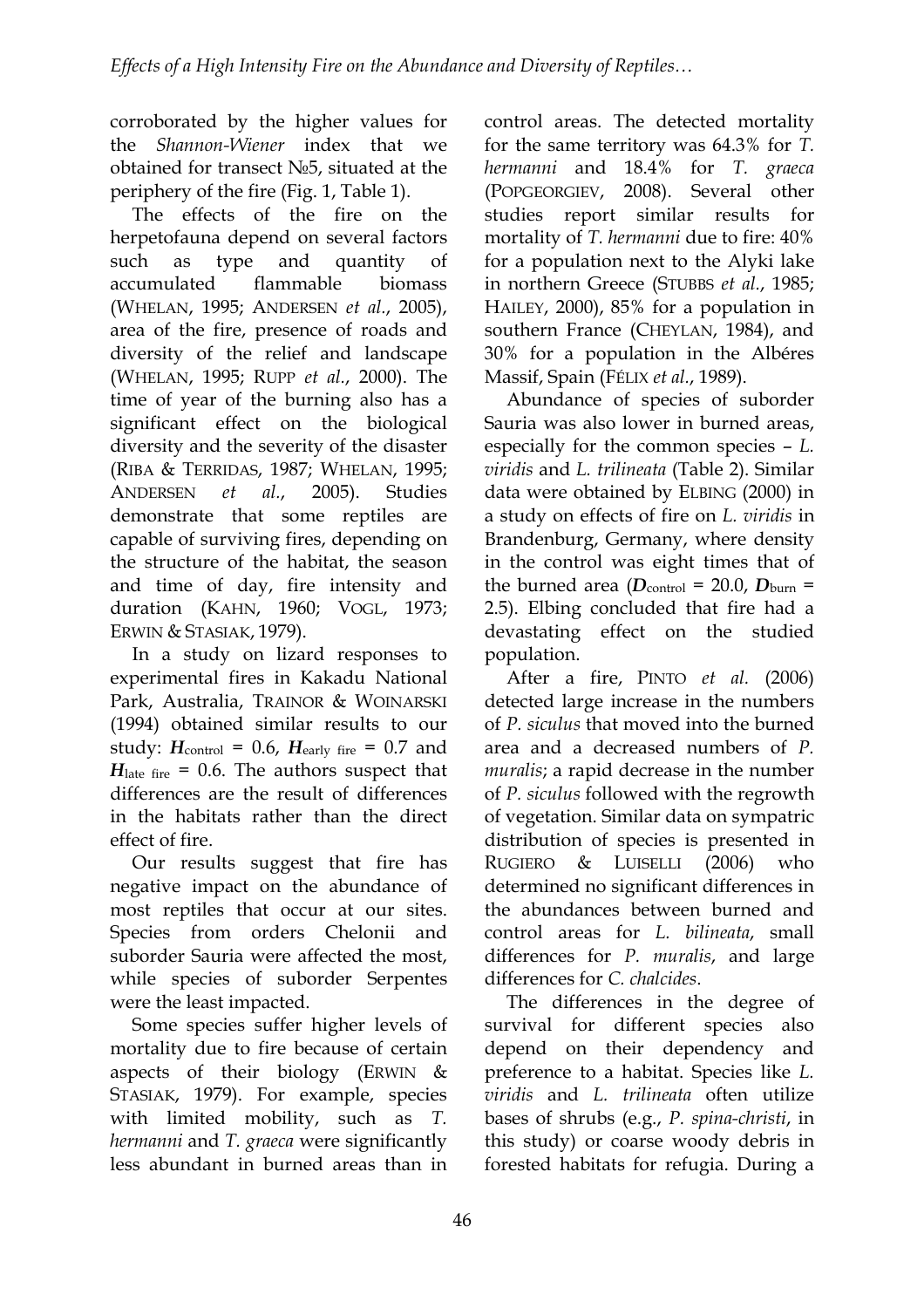fire the temperature in these microhabitats is high (WHELAN, 1995) due to the accumulation of flammable biomass, likely leading to high mortality and a subsequent decrease in abundance of the lizard species that utilize such habitats for refuge, rest, or reproduction (FITCH, 1963; FITCH, 1989; FITCH & SHIRER, 1971; CHARLAND & GREGORY, 1995; JAMES & M'CLOSKEY, 2003).

 For the species in suborder Serpentes we did not observe significant differences in abundance. We stipulate this is due to their higher vagility and propensity for extended short-term movements compared to the other observed reptiles. Such behavior allows them to escape from the approaching fire. On 4 March 2006, two adult D. caspius were observed rapidly escaping from the approaching flames of a fire near Kondovo village, Eastern Rhodopes; mortality due to the fire was not detected (G. Popgeorgiev & L. Topalova, unpub. data). Most snakes inhabiting the study site utilize burrows of rodents, crevices, hollow spaces underneath rocks, and similar microhabitats for refuge, where the temperature during a fire often stays within the physiological limit of the organisms. For example, during a fire, the temperature on the surface may reach 1000°С, but no more than 100°С only 3 cm below the surface (KAHN, 1960; LAWRENCE, 1966).

 Still, some authors found high mortality due to fire. DURBIAN (2006) documented mortality of three out of seven radiotagged Sistrurus catenatus (RAFINESQUE, 1818) rattlesnakes. Similarly, MCLEOD & GATES (1998) detected much higher abundance in control versus burned areas for three snake species – Carphophis amoenus (SAY, 1825), Storeria dekayi (HOLBROOK, 1836),

and Thamnophis sirtalis (LINNAEUS, 1758). CAVITT (2000) on the other hand found significant differences in abundances only for Coluber constrictor LINNAEUS, 1758, out of ten species of snakes in Kansas, USA.

# Conclusions

 1. The fire next to Kolets village did not have a significant effect on the reptilian diversity, calculated using the Shannon-Wiener index.

 2. Fires during the active season for reptiles have a negative effect on the abundance of T. hermanni, T. graeca, L. viridis, and L. trilineata.

 3. The highest impact from the fire was on species from order Chelonii, followed by representatives of suborder Sauria. Species from suborder Serpentes were the least impacted.

# Acknowledgements

 The study was possible due to financial support provided to GP by Ruford Small Grants and Bulgarian Society for the Protection of Birds. We thank Dimitar Plachiyski, Ognyan Todorov, Georgi Georgiev and Jamie Carr for assistance during the field work. We are indebted to Borislav Naumov and Elizabeth Roznik for reviewing the manuscript and providing valuable comments.

### References

ANDERSEN A., G. COOK, L. CORBETT, M. DOUGLAS, R. EAGER, J. RUSSEL-SMITH, S. SETTERFIELD, R. WILLIAMS, J. WOINARSKI. 2005. Fire frequency and biodiversity conservation in Australian tropical savannas: Implications from the Kapalga fire experiment. – Austral Ecology, 30: 155–167.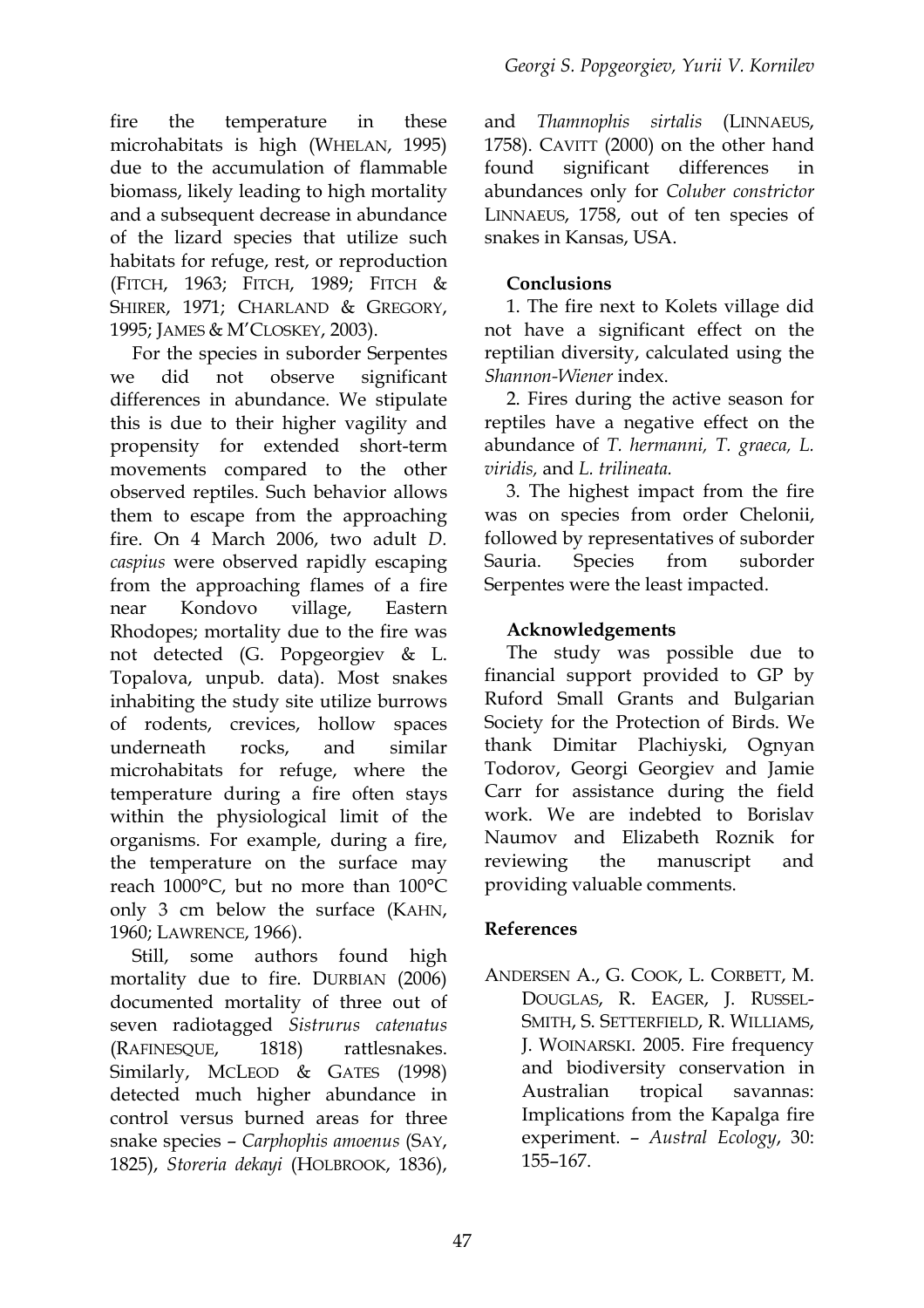- ARNOLD E., D. OVENDEN. 2002. A field guide to the reptiles and amphibians of Britain and Europe. London (HarperCollins). 288 p.
- BENNETT A. 2003. Linkages in the Landscape: The role of corridors and connectivity in wildlife conservation. Gland, Switzerland and Cambridge (IUCN). 254 p.
- BROOKS M., T. ESQUE. 2002. Alien plants and fire in desert tortoise (Gopherus agassizii) habitat of the Mojave and Colorado deserts. – Chelonian Conservation & Biology, 4(2): 330– 340.
- CAVITT J. 2000. Fire and a tall grass prairie reptile community: Effects on relative abundance and seasonal activity. – Journal of Herpetology, 34(1): 12–20.
- CHARLAND M., P. GREGORY. 1995. Movements and habitat use in gravid and non-gravid female garter snakes (Colubridae: Thamnophis). – Journal of Zoological Society, 236: 543–561.
- CHEYLAN M. 1984. The true status and future of Hermann's Tortoise Testudo hermanni robertmertensi Wermuth 1952 in Western Europe. – Amphibia-Reptilia, 5: 17–26.
- CHEYLAN M., F. POITEVIN. 1998. Impact of fire on a population of European pond turtles (Emys orbicularis) in southeastern France. – Mertensiella, 10: 67–82.
- COCHRANE M. 2001. Synergistic interactions between habitat fragmentation and fire in evergreen tropical forests. – Conservation Biology 15(6): 1515–1521.
- COCHRANE M., W. LAURANCE. 2002. Fire as a large-scale edge effect in Amazonian forests. – Journal of Tropical Ecology, 16: 311–325.
- DUCK T., T. ESQUE, T. HUGHES. 1997. Fighting wildfire in desert tortoise

habitat: Considerations for land managers. – In: Proceedings – fire effects on rare and endangered species and habitats conference. Coeur d'Alene, Idaho: 7–13.

- DURBIAN F. 2006. Effects of mowing and summer burning on the Massasauga (Sistrurus catenatus). – American Midland Naturalist, 15(2): 329–334.
- ELBING K. 2000. Zur Wiederbesiedlung brandgeschädigter Teilhabitate durch Smaragdeidechsen (Lacerta viridis). – Salamandra, 36(3):175–184.
- ERWIN W., R. STASIAK. 1979. Vertebrate mortality during the burning of reestablished prairie in Nebraska. – American Midland Naturalist, 101(1): 247–249.
- ESQUE T., C. SCHWALBE, L. DEFALCO, R. DUNCAN, T. HUGNES. 2003. Effects of desert wildfires on desert tortoise (Gopherus agassizii) and other small vertebrates. – The Southwestern Naturalist, 48:103–118.
- EVANS E. 1984. Fire as a natural disturbance to grasshopper assemblages of tall grass prairie. – Oikos, 43: 9–16.
- FÉLIX J., X. CAPALLERES, J. BUDÓ, M. FARRÉ. 1989. Estructura de una población de tortuga mediterránea (Testudo hermanni robertmertensi, Wermuth), antes y después de un incendio forestal. – Treballs d'Ictiologia i Herpetologia, 2:210–223.
- FITCH H. 1963. Natural history of the racer. Coluber constrictor. University of Kansas Publications, Museum of Natural History, 15(8): 351–468.
- FITCH H. 1989. A field study of the slender glass lizard, Ophisaurus attenuatus, in northeastern Kansas. – University of Kansas Publications, Museum of Natural History, 125:1–50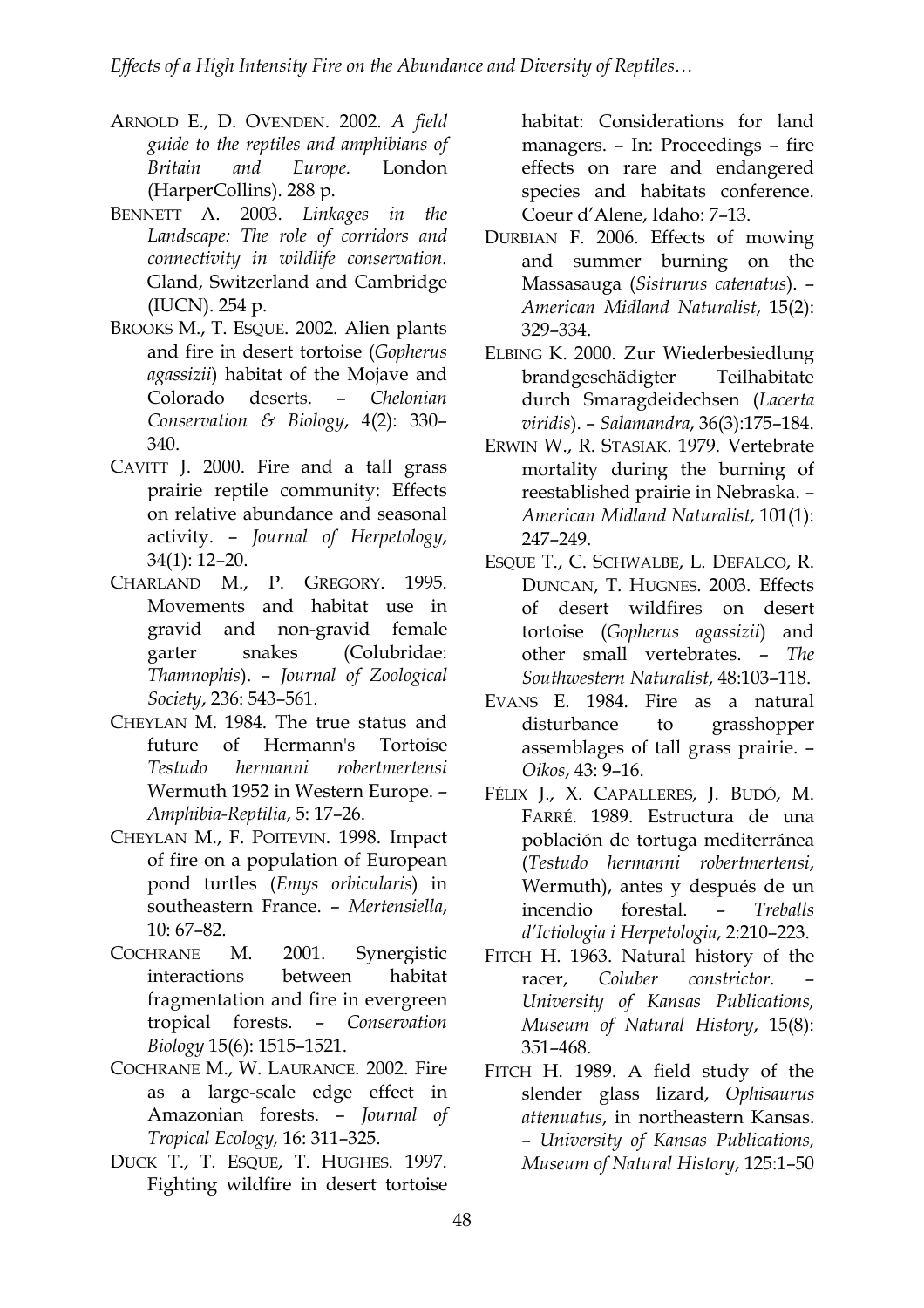- FITCH H., H. SHIRER. 1971. A radiotelemetric study of spatial relationships in some common snakes. – Copeia, 1971(1): 118–128.
- HAILEY A. 2000. The effects of fire and mechanical habitat destruction on survival of the tortoise Testudo hermanni in northern Greece. -Biological Conservation, 92: 321–333.
- JAMES S., R. M'CLOSKEY. 2003. Lizard microhabitat and fire fuel management. – Biological Conservation, 114: 293–297.
- KAHN W. 1960. Observation on the effect of a burn on a population of Sceloporus occidentalis. – Ecology, 41: 358–359.
- LAWRENCE G. 1966. Ecology of vertebrate animals in relation to chaparral fire in the Sierra Nevada foothills. – Ecology, 47(2): 278–291.
- MCALEECE N., P. LAMBSHEAD, G. PATERSON, J. GAGE. 1997. BioDiversity Pro, Vers. 2.0. Computer software. [www.sams.ac.uk/research/software]
- MCLEOD R., J. GATES. 1998. Response of herpetofaunal communities to forest cutting and burning at Chesapeake Farms, Maryland. – American Midland Naturalist, 139(1): 164–177.
- MUSHINSKY H. 1985. Fire and the Florida sandhill herpetofauna community: With special attention to responses of Cnemidophorus sexlineatus. – Herpetologica, 41: 333–342.
- NCC REPORT 1983. The ecology and conservation of amphibian and reptilian species endangered in Britain. London (Nature Conservation Council). 93p.
- PIANKA E. 1996. Long-term changes in lizard assemblages in the Great Victorian Desert: Dynamic habitat mosaics in response to wildfire. – In: Cody M., J. Smallwood (Ed.): Long-term studies of vertebrate

communities. New York (Academic Press), pp. 191–215.

- PINTO F., P. BOMBI, M. BOLOGNA. 2006. Effects of fire and forest restoration on two sympatric species of Lacertidae (Reptilia) in a Mediterranean ecosystem. – Revue d'Écologie, 61: 195–200.
- POPGEORGIEV G. 2008. The effects of a large-scale fire on the demographic structure of a population of Hermann's (Testudo hermanni boettgeri Mojsisovics, 1889) and Spur-thighed (Testudo graeca ibera Pallas, 1814) tortoises in Eastern Rhodopes Mountains, Bulgaria. – Historia Naturalis Bulgarica, 19(): 115–127.
- POPGEORGIEV G., I. MOLLOV. 2005. A study on the effects of fires on the populations of the green lizard Lacerta viridis (Laurenti, 1768) in Eastern Rhodopes. – Scientific Studies of the University of Plovdiv – Biology, Animalia, 41: 95–108.
- RIBA M., J. TERRIDAS. 1987. Característiques de la resposta als incendis en els ecosistemes mediterranis. – Quaderns d'ecologia aplicada, 10: 63–75.
- ROZNIK, E. A., S. A. JOHNSON. 2009. Canopy closure and emigration by juvenile gopher frogs. – Journal of Wildlife Management, 73: 260–268.
- RUGIERO L., L. LUISELLI. 2006. Influence of small-scale fires on the populations of three lizard species in Rome. – Herpetological Journal, 16: 63–68.
- RUPP T., A. STARFIELD, F. CHAPIN. 2000. A frame-based spatially explicit model of subarctic vegetation response to climatic change. – Landscape Ecology, 15: 383–400.